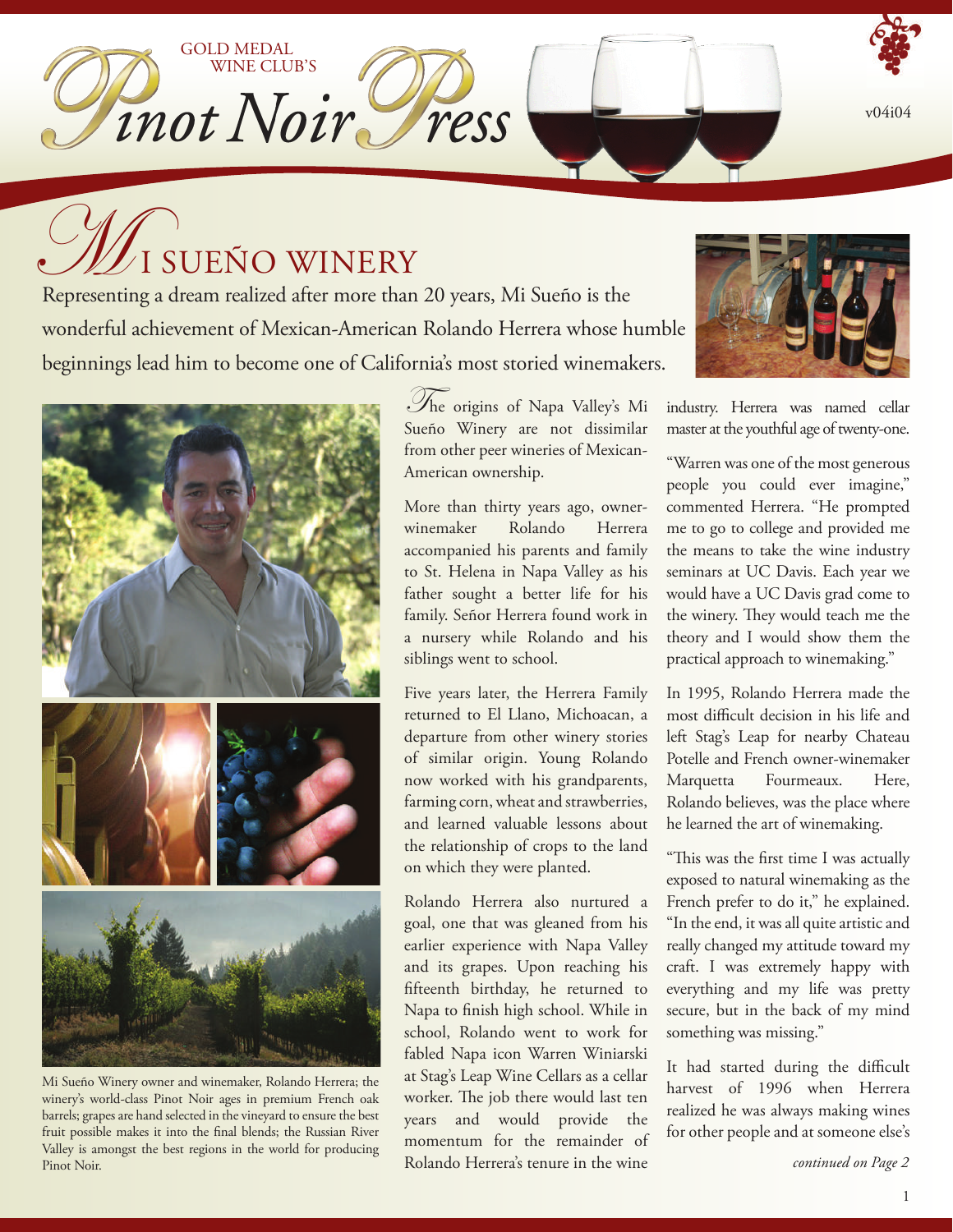

Rolando Herrera gives his grapes hands-on attention and sees them through Herrera's wonderful wines bear out. from the vineyard to the barrel to the bottle.

### MI SUEÑO WINERY*, Continued from Page 1*

direction. He knew he would never be able to prove himself and his abilities unless he did it on his own.

Herrera decided to purchase some grapes and make some wine that he could eventually sell on the bulk market and recapture his investment. His initial purchase of Chardonnay came from the incredible 1997 vintage and the rest of the story is history.

"I was winemaker at Vine Cliff Winery at the time," he added. "They were kind enough to allow me to use their facility and make my wine. I chose Chardonnay because I felt it was a grape that California didn't utilize to its fullest."

Herrera produced 250 cases of the first Mi Sueño (My Dream) Chardonnay. It was so good that his friends urged him to label it and sell it rather than put it on the bulk market. The wine sold out immediately to rave reviews and Mi Sueño has not looked back since. A number of French people called him to say that they thought the wine was French and not Californian in origin.

Herrera has stuck with the style and today produces somewhere around 5,000 cases of Cabernet Sauvignon, Pinot Noir, Syrah, Chardonnay, and a Cabernet/Syrah blend.

He is also beginning to look out for a near-perfect location on which to build his dream winery. He has outgrown the 4,000-foot facility he began with and even the 12,000-foot new facility he currently uses.

He gives credit to each of his mentors, Winiarski, Fourmeaux, and his current business associate, Paul Hobbs. Each provides a different introspect to the wine business that affected the ultimate existence of Mi Sueño Winery.

"I am living my dream every minute," Rolando Herrera finalized. "And I consider myself a truly fortunate person."

There's a little bit of Mi Sueño in each of our dreams, as Rolando

## T THE VINEYARD



Pinot Noir is notoriously a difficult grape to grow, and it only achieves greatness in a handful of places in the world - the Russian River Valley of Sonoma County is one of those places. The Pinotperfect cool climate combined with incredibly diverse soils (and some of the best winemakers in the world) results in beautifully

expressive wines that are equally bright and rich with a distinct sense of place.

Mi Sueño's 2008 Russian River Valley Pinot Noir comes from carefully selected vineyards within the appellation - sites that are under long-term contracts with the winery so they have the ability to manage the grapes year round, throughout the entire growing process. This allows Mi Sueño the hands-on approach they desire to ensure only ultra-premium grapes make it into their esteemed wine portfolio.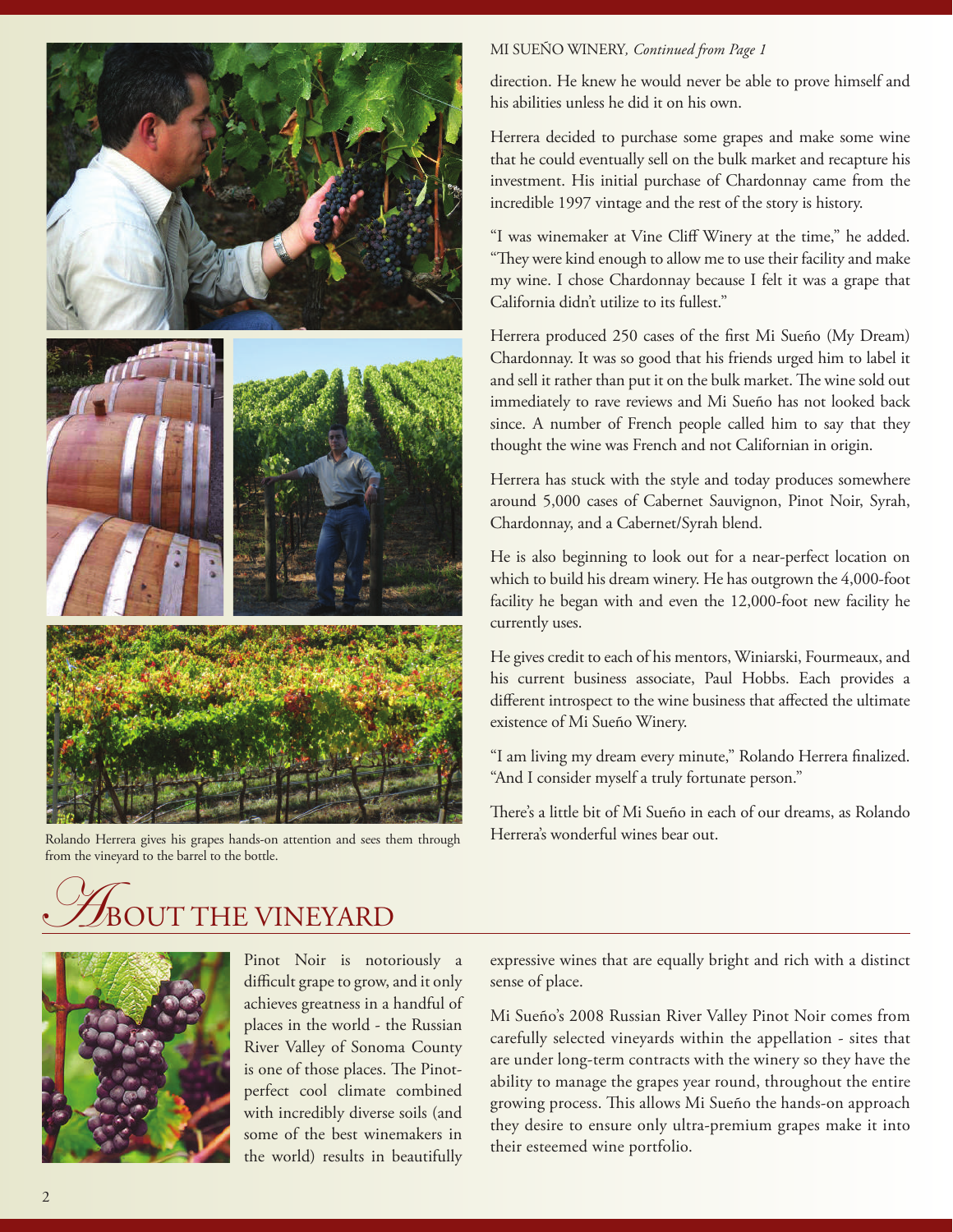## **DUT THE WINEMAKER**



Rolando Herrera may have started as a dishwasher at Auberge du Soleil and a line cook at Napa's Mustards Grill, but it is his time in the restaurant business that formed his appreciation for pairing beautiful cuisine with exceptional wine. Today, Herrera is one of California's most notable winemakers and his humble beginnings only make him more admired for his talent and dedication.

In a little less than fifteen years, Herrera has built a network of several businesses including vineyard management, consulting, custom crush, and vineyard leasing. Through all of his ventures, Herrera keeps his focus on Mi Sueno wines, with the goal of making better wines with each vintage.

Herrera credits his consulting business as making him an even better winemaker. He has had the pleasure of producing wines for a number of boutique labels including Baldacci Family Vineyards, Longfellow Wine Cellars, Spotted Owl, Noemi, Hughes Family Vineyards, and Sharp Cellars.

# I SUEÑO 2008 'RUSSIAN RIV<u>ER VALLEY' PINOT NOIR </u>

Winemaker Rolando Herrera continues to raise the standards of his Pinot Noir portfolio, and he has delivered a truly stunning bottling with his 2008 'Russian River Valley' Pinot. A bit more masculine in style than the average Pinot Noir, Mi Sueño's 2008 shows power and finesse in equal measures. Aromas of terra firma, bacon, cardamom and violets compliment the wine's bright minerality, hints of cedar, tingling tannins, and a dash of nutmeg spice. Pure seduction in a bottle! Its elegance and complexities lend it a serious "wow factor" that demands your attention. Enjoy with ribeye steak, grilled salmon, and mushroom risotto. 100% Pinot Noir.

| Cases Produced: 600 |       | Barrel Aging:         | 10 months |
|---------------------|-------|-----------------------|-----------|
| Alcohol:            | 14.5% | Enjoy Now Until: 2014 |           |



## GOLD MEDAL *- American Fine Wine Competition*



| MI SUEÑO                  | Retail Price<br>Winery-Direct | Club Price<br>2-bottle Members | Club Price<br>4-bottle Members<br>And Multiple Series Members | <b>SAVE</b> up to<br><b>25% OFF</b><br>Winery<br><b>Direct</b> |
|---------------------------|-------------------------------|--------------------------------|---------------------------------------------------------------|----------------------------------------------------------------|
| 2008<br><b>Pinot Noir</b> | \$48.00/btl.                  | \$38.50/btl. Save 20%          | \$36.00/btl. Save 25%                                         |                                                                |

These special prices are available only to club members, gift recipients and gift givers. Remember to **login** to see these prices online!

## **REORDER ONLINE: www.goldmedalwineclub.com Toll Free: 1-800-266-8888 Fax: 1-800-266-8889**

*2 bottle min. order. Availability is extremely limited Note: Shipping and tax (if applicable) not included in the above prices. Call for details.*